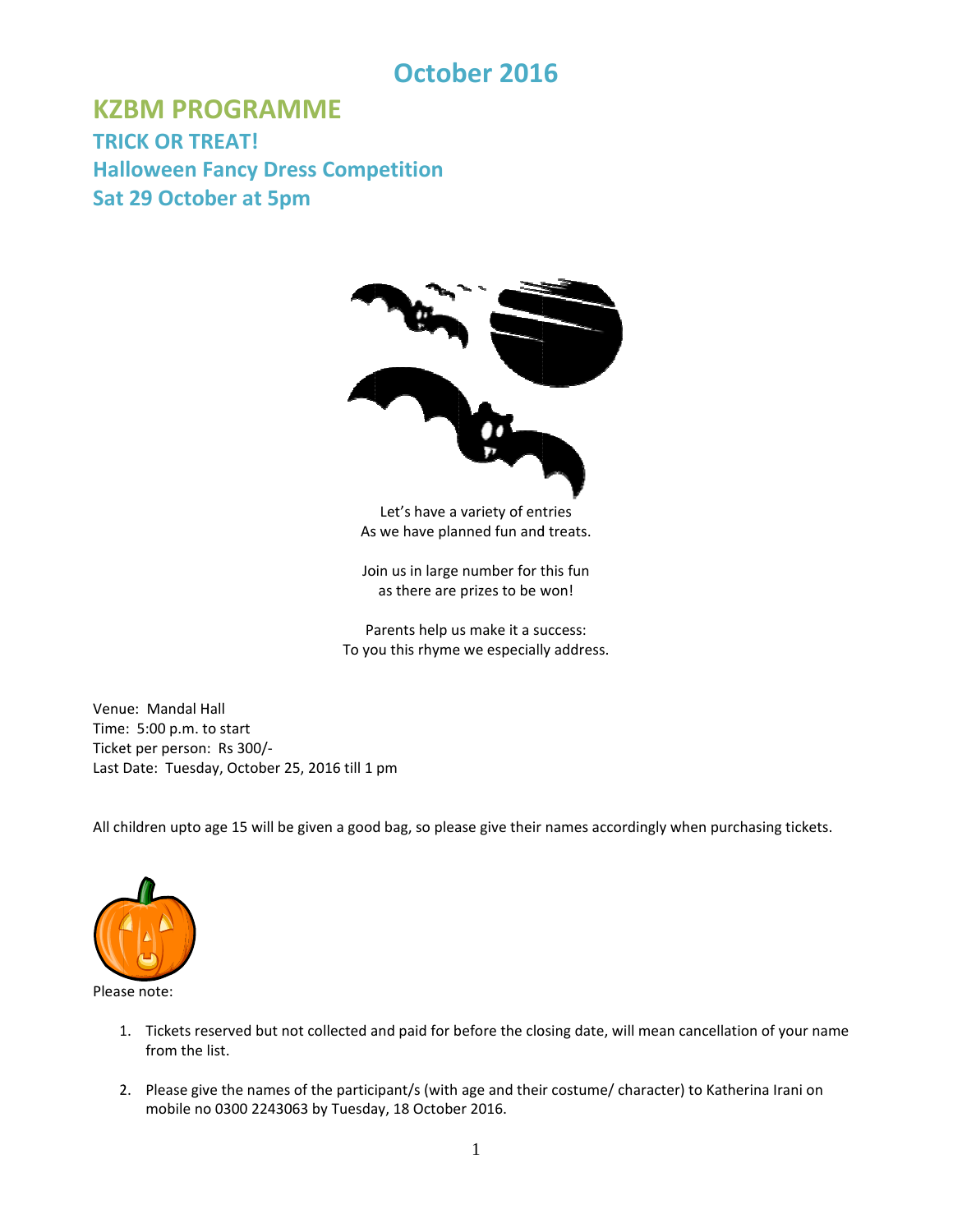3. As we have a little memento for all attending kids, kindly inform the ticket seller how many children are attending, even if they are not participating in the Fancy Dress!

### **KZBM Child Chapter**

### **At Pepsi Cola Factory**

Ronnie Daruwalla, Group Director Manufacturing Operations of Pepsi welcomed KZBM group to the Pepsi factory on 27<sup>th</sup> August. Ronnie explained the drink making process to the group of 27 children and their accompanying 7 committee members, concluding with a romp and photos in the factory garden, as well as guzzling the drink! A morning enjoyed by all, including the host!



# **Z‐CLIPS (4)**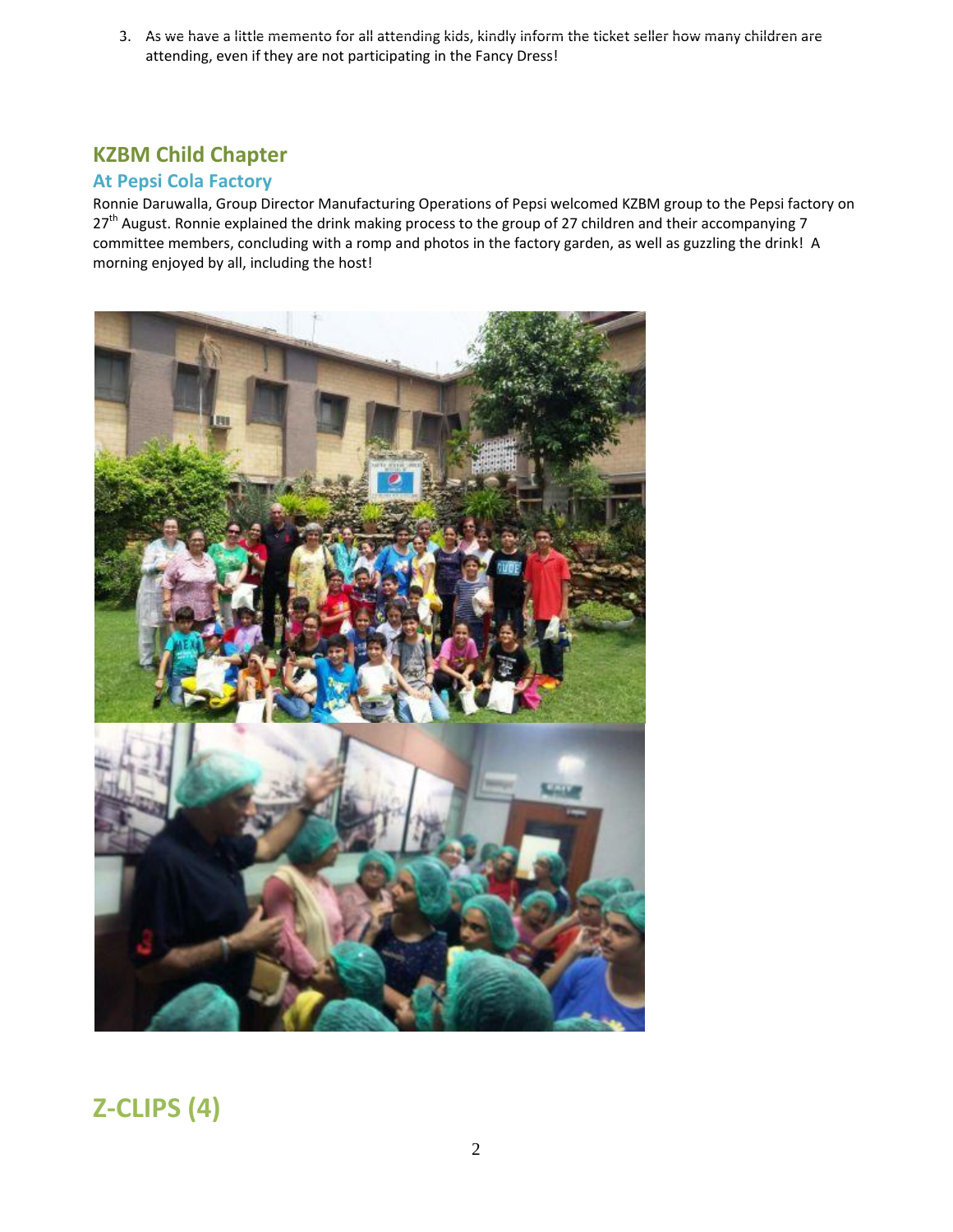We are a blessed community with diverse talent. This month we have achievement of three outstanding ex-Karachi Zarthostis and, a fourth one about to emigrate with her family: Each bringing forth his/her best, and giving us an opportunity to partake in the outcome. Do read on…

## **1 Niloufer Adil Mavalvala Perpetuating Parsi Cooking**



### **Niloufer Mavalvala's much talked about Parsi cookery book will be available in Karachi from 3rd October. It will be a one‐time availability with special rates given by her to the community. (Please see the details under "Postings")**

You will no doubt like to have some details of the book and, how Niloufer's journey into cooking started: Her enthusiasm for sharing Parsi cooking techniques, learnt from various family members, started when she conducted cookery classes in Canada, the UK and Dubai. Most of the recipes included in her cookbook have been passed down for generations in her family.

"I am lucky to be a part of the 'Masterchefs' for at least the three generations that I am aware of. My mother is an extraordinary chef *(having been a student at the Le Cordon Bleu London)*. My aunts are all great chefs too. To add to the equation, my mother‐in‐law is also a brilliant chef. I have shared everyone's personal favorites, included my own, and tweaked the laboriously long winded process in some cases to bring ourselves into a  $21<sup>st</sup>$  century kitchen without losing the authenticity," Niloufer said at one her press interviews.

The book is categorized as *pehli, beeji* and *teeji vahni* (first, second and third courses). Each recipe is personalized with a short anecdote, followed by tips and trivia that aim to keep the reader engaged. "I have written the book reflecting how I teach. Each recipe has a picture accompanying it – because of course we eat with our eyes!! I have also created a couple of fusion recipes to add to the fun of it all. It is there to share whole heartedly, with anyone and everyone who wants to enjoy a delicious meal with their family and friends."

With an unstoppable passion, Niloufer is already planning her next cook book: a vegetarian version of Parsi Cooking and add to it "all the delicious sweets that many in the next generation have not even tasted nor heard off. It is after all about reviving an ancient cuisine."

She concludes that, "If I can know in my heart that this ancient culture and tradition now lives on for the next three generations thanks to this book, I think I have achieved the best reward ever." If you wish to preserve our cuisine, why not buy a copy for your grandchildren.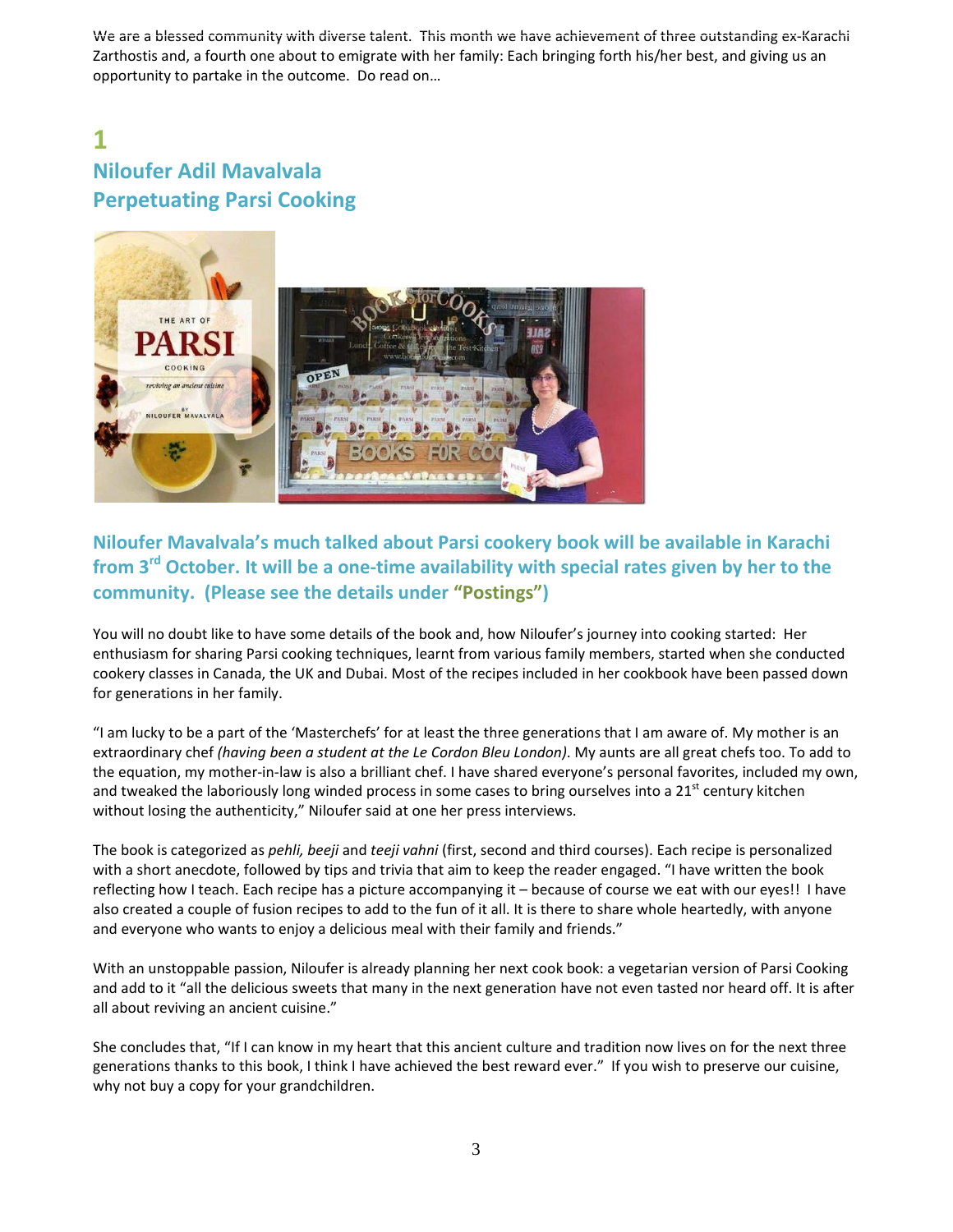## **2 Danny Rustom Khursigara Is one of the co‐authors of "The Road to Success"**



We are living in interesting times: for some success in life is good social status and personal achievements, others seek fulfillment by finding their purpose in life and maximising their potential.

As a Certified Success, Life and Executive Coach, Danny Rustom Khursigara ‐ son of our Roshan and Chum Khursigara - suggests three very inspiring steps for success in life, beyond the mere corporate success:

1. Be clear why you're here. Discover your life purpose. Ask what makes you come alive and then go do it.

2. Assume 100% responsibility for the quality of your life: no blaming, complaining and excuse making

3. Adopt powerful success habits

He lucidly elaborates the above points in a TED Talk whose link appears below. *(If the link does not give direct access,* please copy-paste it in your browser.) The talk is addressed to the youth who will receive a very different **perspective on life than one they maybe living with.** The talk is bound to move any listener who is seeking deeper meaning in life.

https://www.youtube.com/watch?sns=fb&v=xSwCEirS8tw&app=desktop Why we need to live with purpose | Danny Khursigara | TEDxYouth@WISS

Danny started his career as an accountant in PricewaterHouseCoopers and later become the Chief Operating Officer and Chief Financial Officer at ABN AMRO Bank and RBS Bank with opportunities to live in Tokyo, Manila, Hong Kong, Karachi, and Shanghai. His employments include ABN AMRO Bank, Royal Bank of Scotland, Standard Chartered Grindlays Bank, and ANZ (Australia & New Zealand Banking Group).

Despite having much of his career focused in the corporate world, Danny has a much greater calling in mind. His purpose is to inspire and empower others to become successful through leading happier and more fulfilling lives **and becoming the best version of "themselves".**

He has been mentored by Jack Canfield, the co-author of 'Chicken Soup for the Soul' series and 'The Success Principles'*.* In May 2016 he teamed up with Jack Canfield and several leading experts from various industries to release a new book, *"The Road to Success: Today's Leading Entrepreneurs and Professionals Reveal Their Step‐By‐ Step Systems To Help You Achieve The Health, Wealth and Lifestyle You Deserve"* which has been published by CelebrityPress.

Living his purpose in life to inspire and empower other people, Danny intends to place the book in e-version, for **free download, on his website.**

Earlier this month, Danny along with other authors of the book, received a well‐deserved recognition by the Quilly Award for best‐selling authors around the world, for their contribution to education, enlightenment and the advancement of business.

KZBM is proud of Danny's remarkable achievement and would like to follow where his future takes him next.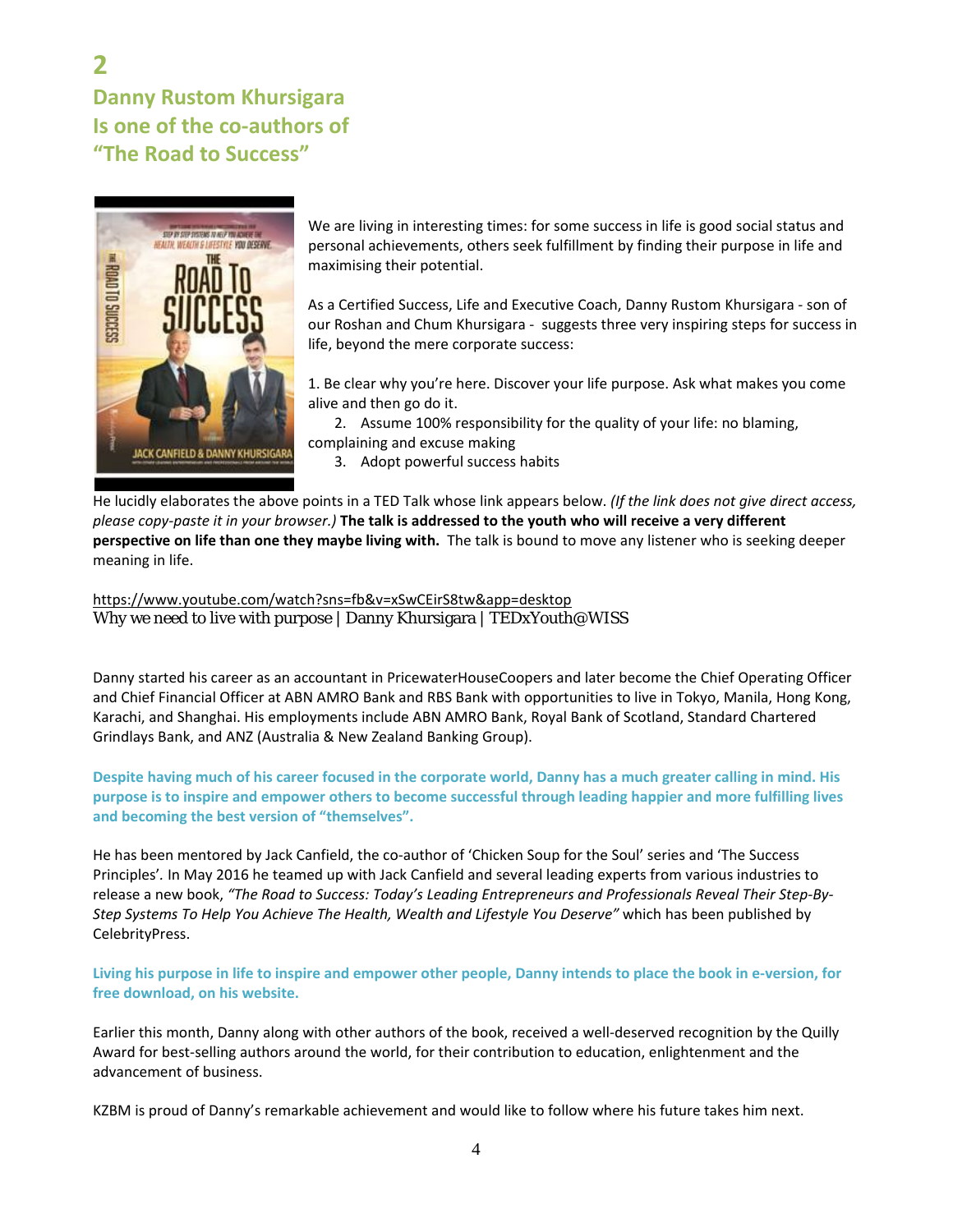### **3 Dr Sheheryar Kairas Kabraji Studying 'Dormant' Cancer Cells And Hoping To Develop Novel Treatment**



Sheheryar is the son of Aban and Kairas Kabraji. He has the distinction of having graduated from prestigious Ivy League Universities and is currently doing Fellowship at a cancer centre. Here are the details:

| University / Institution                                                                             | <b>Degree</b> | <b>Field of Study</b> |
|------------------------------------------------------------------------------------------------------|---------------|-----------------------|
|                                                                                                      |               |                       |
| Yale College, New Haven, CT, USA                                                                     | B S           | Molecular, Cellular,  |
|                                                                                                      |               | Developmental Biology |
| University of Cambridge,<br>Cambridge, UK                                                            | B A           | Medicine              |
| University of Oxford, Oxford, UK                                                                     | B M, B Ch     | Medicine              |
| Dana Farber Cancer<br>Institute/Massachusetts General<br>Hospital Cancer C enter, Boston,<br>MA. USA | Fellowship    | Hematology/Oncology   |

Dr Sheheyar Kabraji is currently doing research on Hematology/Oncology studying how dormant cancer cells are responsible for resistance to chemotherapy in patients with breast cancer. He has developed a novel method for finding "sleeping" cancer cells in human tumours using automated microscopy. This has the potential to be a new way to identify which patients will respond to existing treatment as well as help develop novel treatments in breast cancer.

#### **Honors & Prizes**

- 2005 Jennings Prize, University of Cambridge, UK
- 2008 Radcliffe Infirmary Prize, University of Oxford, UK
- 2013 Best Clinical Vignette, Massachusetts General Hospital Research Day, Massachusetts General Hospital, Boston, MA, USA

#### **Further research**

∙ MGH Cancer Center Sovereign/Santander Hematology/Oncology Fellowship 2014‐present

∙ The Jerry Younger, MD, Grants for Clinical and Translational Breast Cancer Research 2015‐2017

KZBM would like to add that with Sheheryar's exceptional scholastic record one can expect a successful outcome of his research and may he earn the gratitude of millions of cancer sufferers and their families. Our community is proud of you Sheheryar!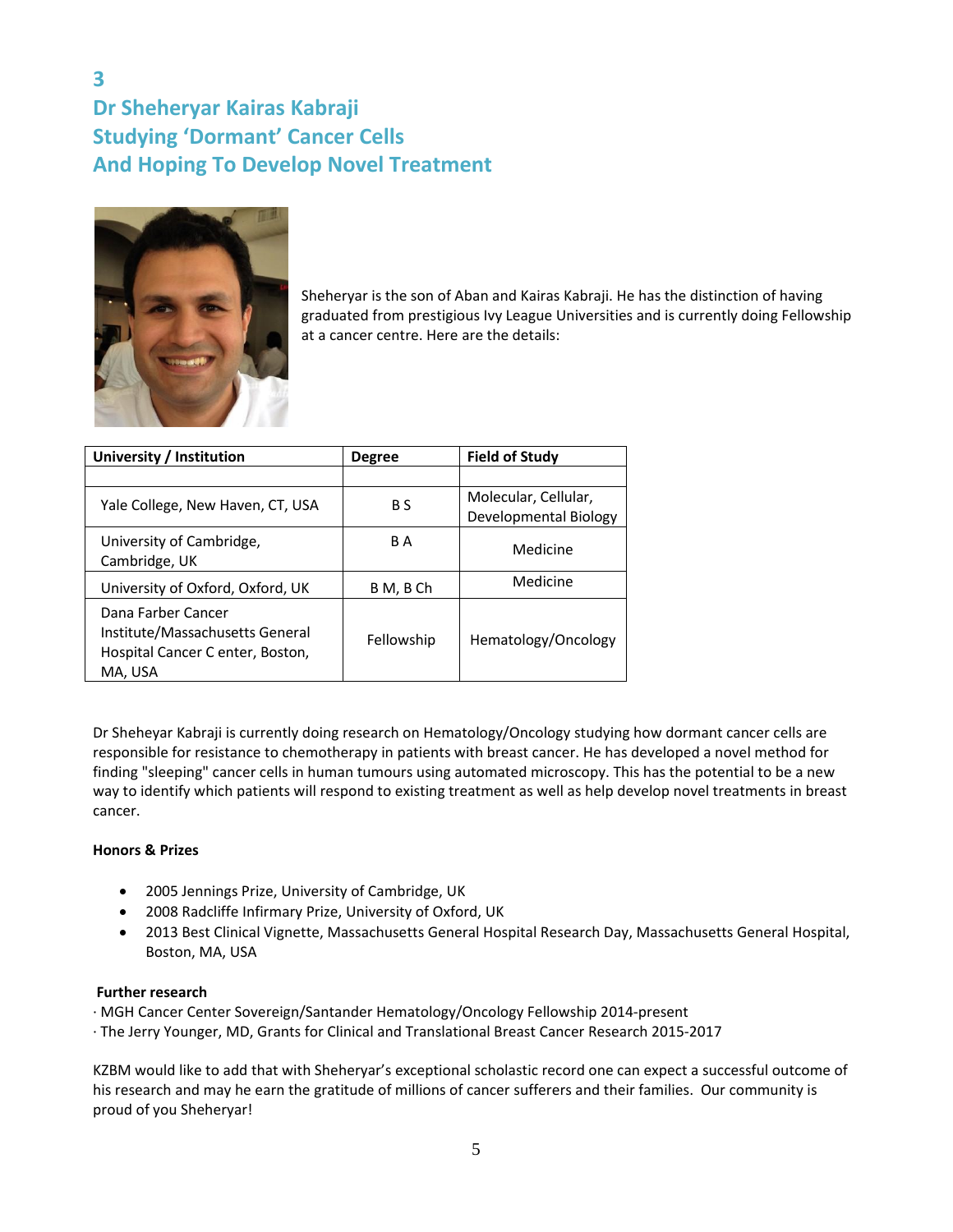### **4 Kaizer Behram Irani In "Actor in Law"**



Most of us Karachiites have seen Kaizer Irani (nee Chowna) on Parsi stage, and just as many must have - by now seen her as the Parsi mother of the heroine in the Eid-released Pakistani movie "Actor-in-Law": A landmark achievement for a self-taught amateur actor to be picked by the producers for the role. MOK (Maharukh Bhiladwala) also has a one‐shot appearance in the movie. You have to see the film to find out more, if you have not already!

Kaizer came on stage at age two in an elocution contest, but it was when she played Eliza Doolittle in 'My Fair Lady' at her school's Talent Show in Class 7, and performed the same for the Parsis that her flair for acting was noticed. This talent was honed through roles in plays written by Farishta Dinshaw and directed by Zavare Tengra (Air Farohar, Maneck ni Maasi and Mind Your Language) and the IRM's Padharo Paigambar.

By then, she also directed and played the lead role in 'Kaklaati Cooverbai' translated by her from the Urdu play 'Aaraam o Sukoon' and, a skit she wrote and acted with her own mother to entertain the elderly at Katrak Hall Compound where she lives. She went on to adapt the Canadian script of "Boeing Boeing" and staged it for KZBM as part of their centenary celebration in 2012.

Before then she had also spread her wings and played a Parsi Secretary in Geo TV's sitcom 'Afsar shohar aur biwi' in 2003, and for the same channel acted in an episode in the series 'Saas jawan bahoo pareshan'. Kaizer also performed as a Television Anchor in Arts Council's commercial play 'Lovengers' in 2012.

All said and done, the community's accolade apparently warms Kaizer's heart the most because her fondest memory is of the skit "A flower of a different colour" written, directed and lead role played by her as a mentally challenged young girl. It had an entire caste of children aged 5 to 12 years offering a challenge to make them play their role. The skit was the Winner at Inter Colony Skit Competition and Kaizer the Best Actor.

Life being what it is, our young talented ones are moving to greener pastures and so will Kaizer with her family early next month, but she will always partly belong to us, and we will share any achievement of hers in the future as well*. SFG*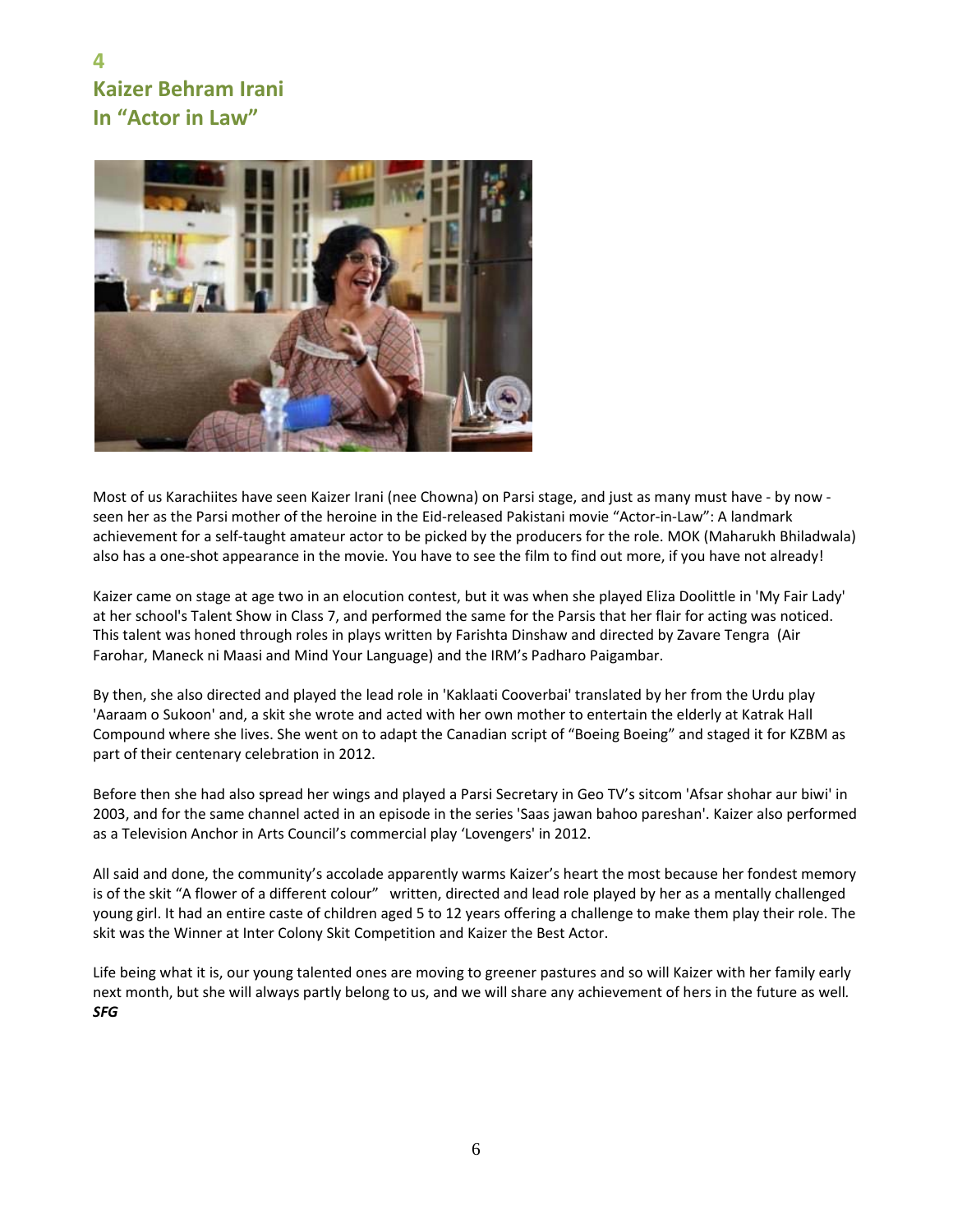## **OUR FRIENDS**

### **YMZA / Dastur Dr Dhalla Institute**

### **Minwalla Music Competition 2016**

Sunday, October 23, 2016 at 4 pm (participants must be present by 3:30 pm) at Avari Towers

Age categories: The Music Competition is open for all Zarthostis:

- Under 6 yrs
- $6 & 7$  yrs
- 8 & 9 yrs
- 10 & 11 yrs
- $12 & 8 & 13 & 9$ rs
- 14 & 15 yrs
- $16 17$  yrs
- OPEN category 18 yrs and above

Musical category:   ANY musical instruments. ALL age categories can be performed solo, in a duet or in a group.

Singing & Music category: Performances for this category will be from 12 years and above. This singing and music represents actual music on the stage and not a CD. ALL age categories above 12 years can be performed solo, in a duet or in a group.

Participants should give their name(s) along with their age, instrument, name of tune (specifying solo, duet or group) and advise since WHEN they have been playing to the **following committee members by Wednesday October 19, 20116: Shahrazad Irani, Behroze Khambatta, Natasha Mavalvala, Perin Mama and Cyrus Khursigara**

#### NOTES:

- Judging of all categories will be at the sole discretion of judges.
- Where age category in a duet or group is different, they will be placed in the older age group.
- Depending on age groups & number of participants in each, these categories may be either further sub‐divided or combined together, at the judge's discretion.
- Only the Piano will be available on competition day. Any other musical instruments are the responsibility of the participant.
- Children in audience below 6 yrs of age will NOT be allowed in the hall during the competition.

### **RESULT of The YMZA/Dastur Dr Dhalla Institute's SHAHOOKAR DANCE COMPETITION held on Saturday, September 17, 2016 at the Beach Luxury Hotel.**

There were 29 participants: some of whom performed solo, and others as groups being the trend of Bollywood dances today.

The winners were:

#### Up to 7 years age group

1<sup>st</sup>: Shahrzad Spitaman Cooper, 2<sup>nd</sup>: Nazish Maresban Patel, Shane Farzain Messman & Nerina Farzain Messman; 3<sup>rd</sup>: Sharmin Hoshang Sukhia; Special Prize: to Jehangirshaw Maneckshaw Cooper

#### 11 ‐ 13 years age group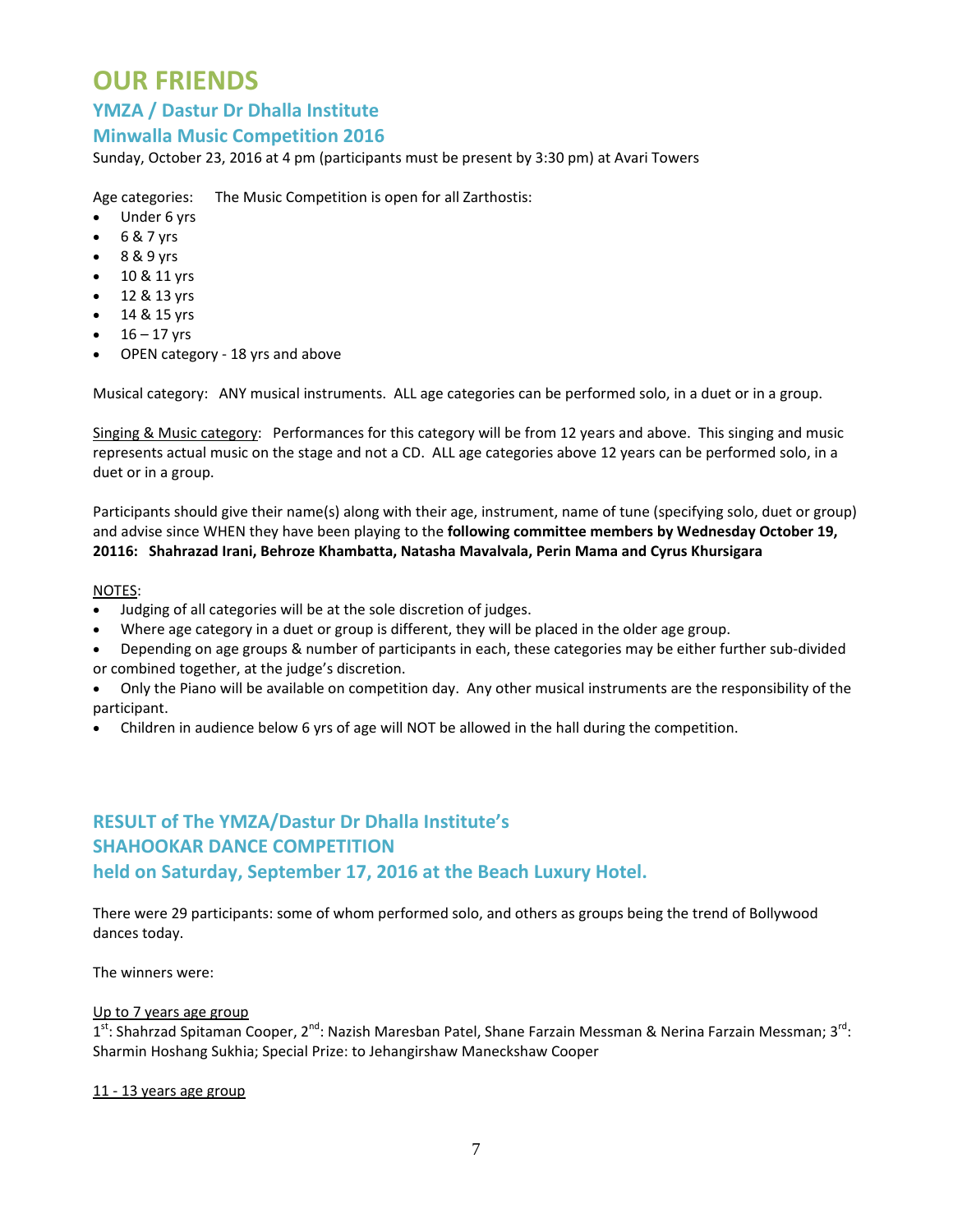1st: Azman Ratanshaw Makujina, Arshan Zubin Irani & Zermesh Behram Irani; 2<sup>nd</sup>: Safna Dadabhoy Mama, Selena Ardeshir Wania, Iyanah Aspi Bhathena, Freya Ardeshir Wania, Nadya Dadabhoy Mama, Zara Kaizad Mavalvala, Teah Hormuzd Mana; 3<sup>rd</sup>: Dina Ronnie Patel; Special Prizes to: Rhea Hormuzd Muncherji, Auzita Sohrab Giara & Zarita Sohrab Giara and Usphan Namiranian & Shahan Behram Irani

#### 15 and above age group

1<sup>st</sup>: Natalia Darius Karanjia; 2<sup>nd</sup>: Nauzer Jamshed Patel, Farshad Vispi Billimoria, Naozad Jehangir Billimoria & Shaun Eruch Malbari; 3rd: Nasha Ratanshaw Makujina & Zarah Zubin Irani

### **MILESTONES**

### **Maran**

**Eruch Framroze Talati,** brother of Roshan Kamdin, uncle of Nauzer, Yazdi and Marazban Talati on **3rd September Bepsy Nariman Patel,** w/o (late) Nariman Patel, m/o Shiroy Nariman Patel, sister of Roshan Farrokh Patel, mother in‐ law of Parinaz Patel, and grand‐mother of Kayan Patel on **6th September**

**Tehmina Framroze Putloo,** sister of Jerbanoo, Daisy, (late) Cyrus and (late) Persis Putloo on **11th September Perin Ferozepurwalla,** w/o (late) Feroze Ferozepurwalla, m/o Nauzer, Dhunjishaw and Armeen Vakil, mother in‐law of Jasmine Nauzer Ferozepurwalla, Shernaz Dhunjishaw Ferozepurwalla and Adil Nariman Vakil, grand‐mother of Nadirshah, Shireen, Gulshan, Farah, Jehangir and Feroza on **22nd September**

## **POSTINGS**

### "The Art of Parsi Cooking

### reviving an ancient cuisine"

Available from 3<sup>rd</sup> October with special rates and in limited stock:

Hard back ‐ 200 copies – Rs 2,500 Soft back ‐ 150 copies – Rs 1,900 Please be kind enough to give the exact amount.

Artistically executed, both editions are identical in style with all images in colour.

Available from: Nerges P Bharucha, Parsi Colony [after 12:30pm] : Zarine T Mavalvala, Avari Colony : Toxy Cowasjee, Bath Island.

### **House No. 6‐A Cyrus Minwalla Colony**

On sale or rent. Contact Ardesheer Kavasji on Mobile: +1‐647‐200‐1861 ‐ on WhatsApp, Viber or Facebook – or, on Email: akavasji@yahoo.com.

**>>>>>>>>>>>>>>>>>>>>>>>>>>>>>>>>>>>>>>>>>>>>>>>>>>>>>>>>>>>>>>>>>>>>>>>>>>>>>>>>>>>>>>>>>>>>>>**

## **WHAT'S MORE**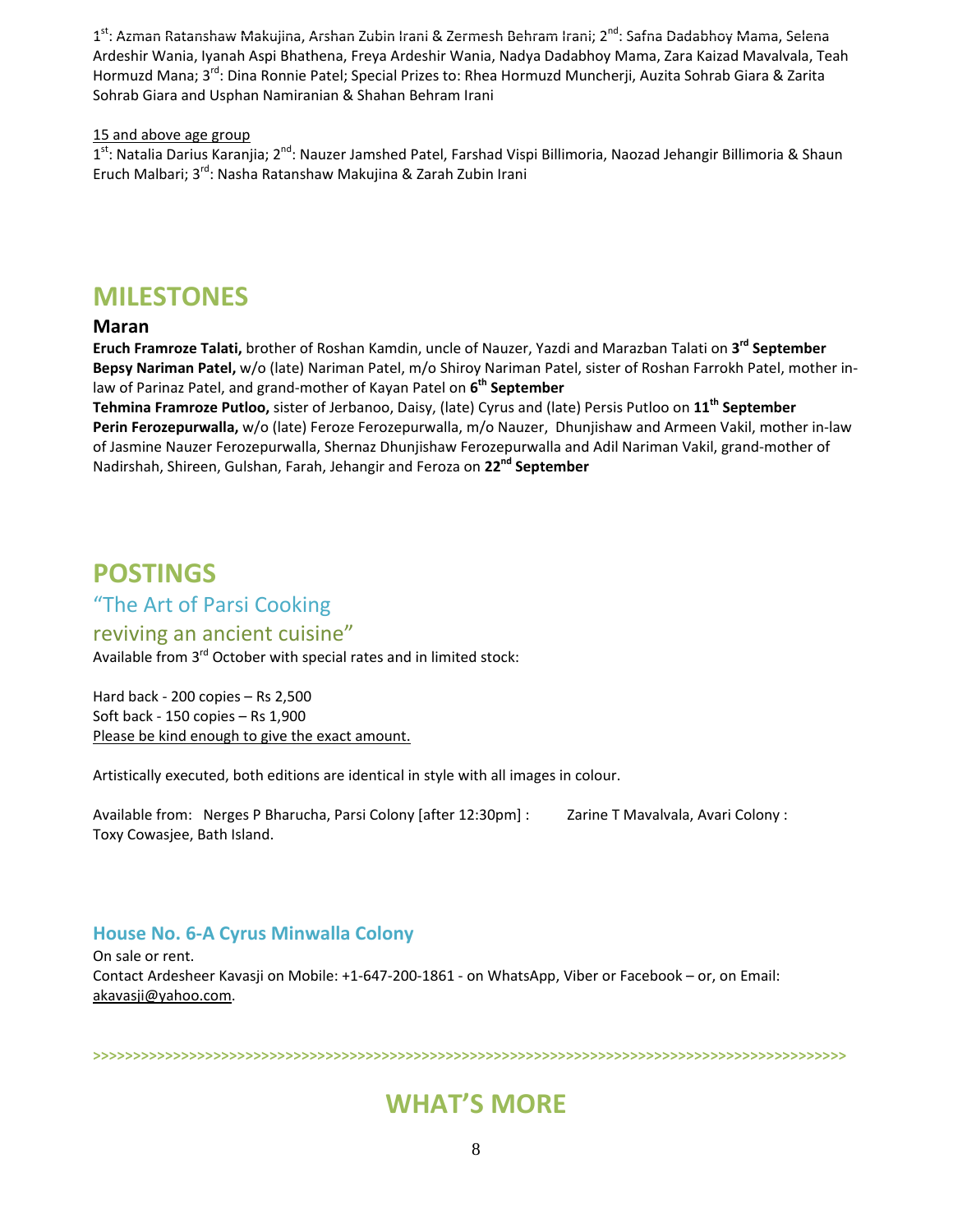## **GOOD LIFE**

## **Aluminum Foil Treatment for Back and Joint Pain, You Have Never Heard Before!**

Chinese and Russians have been using aluminum foil for a long time to relieve back pain and joint pain. This article will help you understand how you can use aluminum foil to ease your back, neck, knee or joint pain. This may look somewhat implausible to you, but you will be surprised to know how aluminum foil can magically help you get rid of pain.

The procedure of this old Chinese and Russian method is very simple, you just need to wrap the affected area with aluminum foil and the pain will be gone in a short span of time. Many famous Russian doctors like A V Skvortsov have suggested that aluminum foil is a great alternative of expensive and harmful drugs, due to which the use of aluminum foil have become common in this decade.

#### **Method of Application**



To ease back and joint pain, you need to take a piece of aluminum foil and wrap it to the affected area with the help of a bandage. Keep it there for at least 8‐12 hours, depending on the intensity of the pain. You can practice this before going to bed, in order to get a good deal of time to let the foil work on your body. Make sure you take a break of 1 week before repeating this process.

#### **How Does this Method Work?**

The traditional studies of Chinese and Russian scholars assert, when the humans wrap aluminum foil around their affected area the bio‐energy that pass through their body returns to the meridians, where it first came from. When the meridian is returned to its natural state the flow of energy is regulated and the pain is relieved.

#### **Uses of Aluminum Foil**

- You can use aluminum foil for a couple of problems like: neck pain, back pain, or arm pain.
- Research postulates that aluminum foil is very good for Sciatica and Herniated Disc.
- Since this method is used to regulate the natural, i.e. the original state of your body you can also use it for numbness and rheumatoid.
- You can employ the use of aluminum foil for postoperative scars.
- It can be used for relieving common cold and cough.

#### **Aluminum Foil as an Anti‐Inflammatory Agent**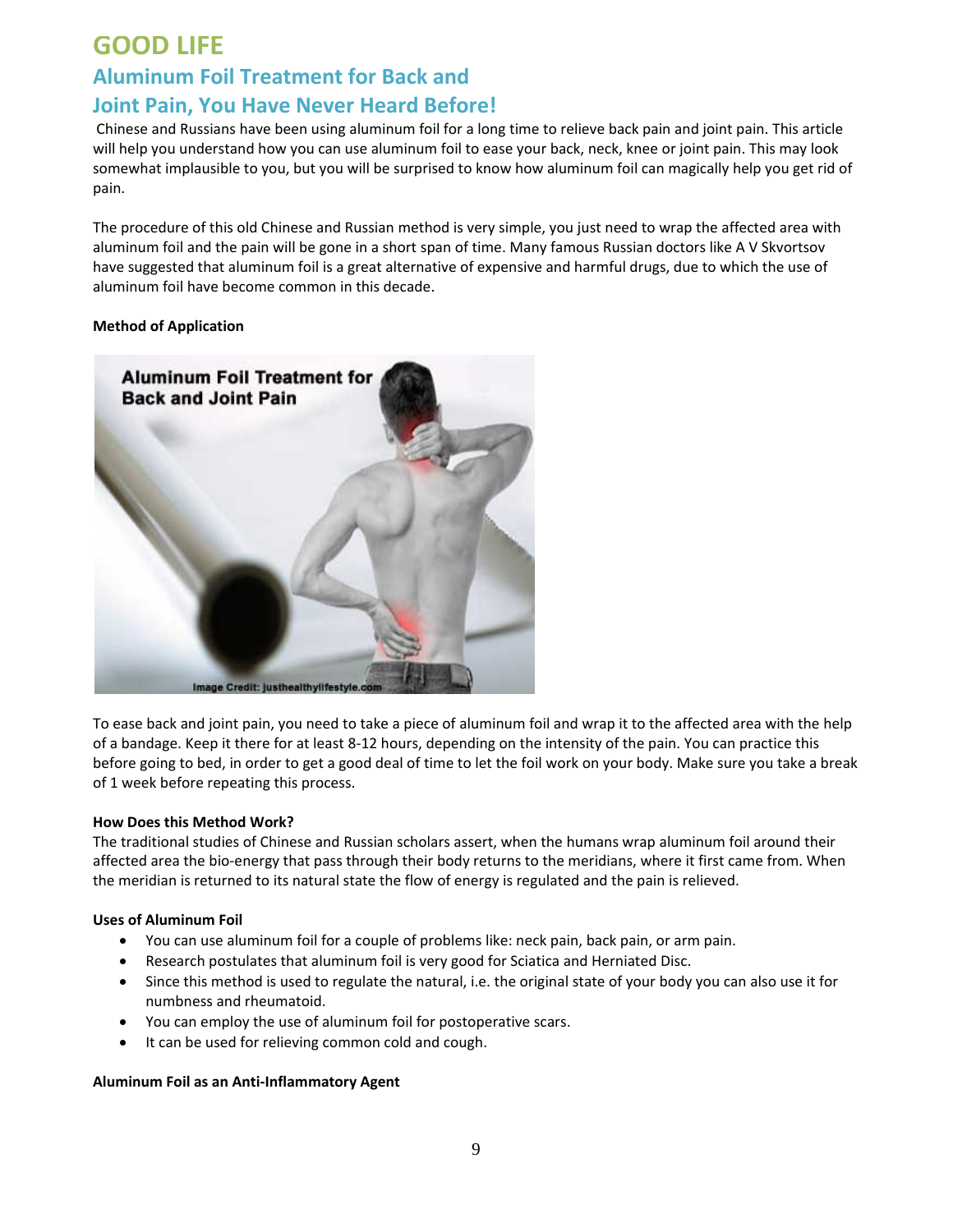

Since aluminum foil works as an anti‐inflammatory agent for your body, you can use it to deal with external body swellings. To treat such swellings you need to wrap your affected area with 4‐8 layers of aluminum foil and put a cloth or a piece of paper between the each layer. Keep the affected area wrapped up for at least one hour and then remove it carefully. Repeat the process after every two to three hours for 3‐7 days depending on the intensity of soreness on your affected organ.

#### **Which Side Should You Use?**

Since, aluminum foil has two sides: one matte and one shiny, so there it has always been a matter of contestation among researcher regarding the appropriate side of the foil. Some scientists and doctors advocate that the patient should put the shiny side of aluminum foil directly on the affected area, while some argue that the matte side should be on the inside. No final consensus has been reached so far, so you can use any side you want and don't worry because both of them are equally effective.

*(Courtesy: Thrity Cyrus Kharas)*

# **OUR FAITH**

**Zoroastrian Saint Dastur Kukadaru**



**Dastur Jamshed Ervad Sohrab Kukadaru** (1831‐1900) was a Zoroastrian priest of Mumbai and is revered as a saint. His life was filled with miraculous events which have been documented in Gujarati as well as English.

As a Panthaki of Kapawala Agiary he used to wash his own clothes and ate only one meal a day consisting of rice and ghee (clarified butter). He used to cook it by keeping a vessel of rice in the rays of the sun and reciting the sacred Avestan verses. He did not eat meat, and only consumed milk and fruits. Dasturji Kukadaru made a number of predictions that came true, such as the deaths of Empress Victoria of England and other personalities in India at that time.

He had also performed the famous "Mazgaon Navjotes" in 1882 of people born of inter religious marriages, as per the records in Parsi Prakash, an Orthodox Zoroastrian newsletter. The reformists Parsi groups often cite this as an example of Universal acceptance of all in Zoroastrianism.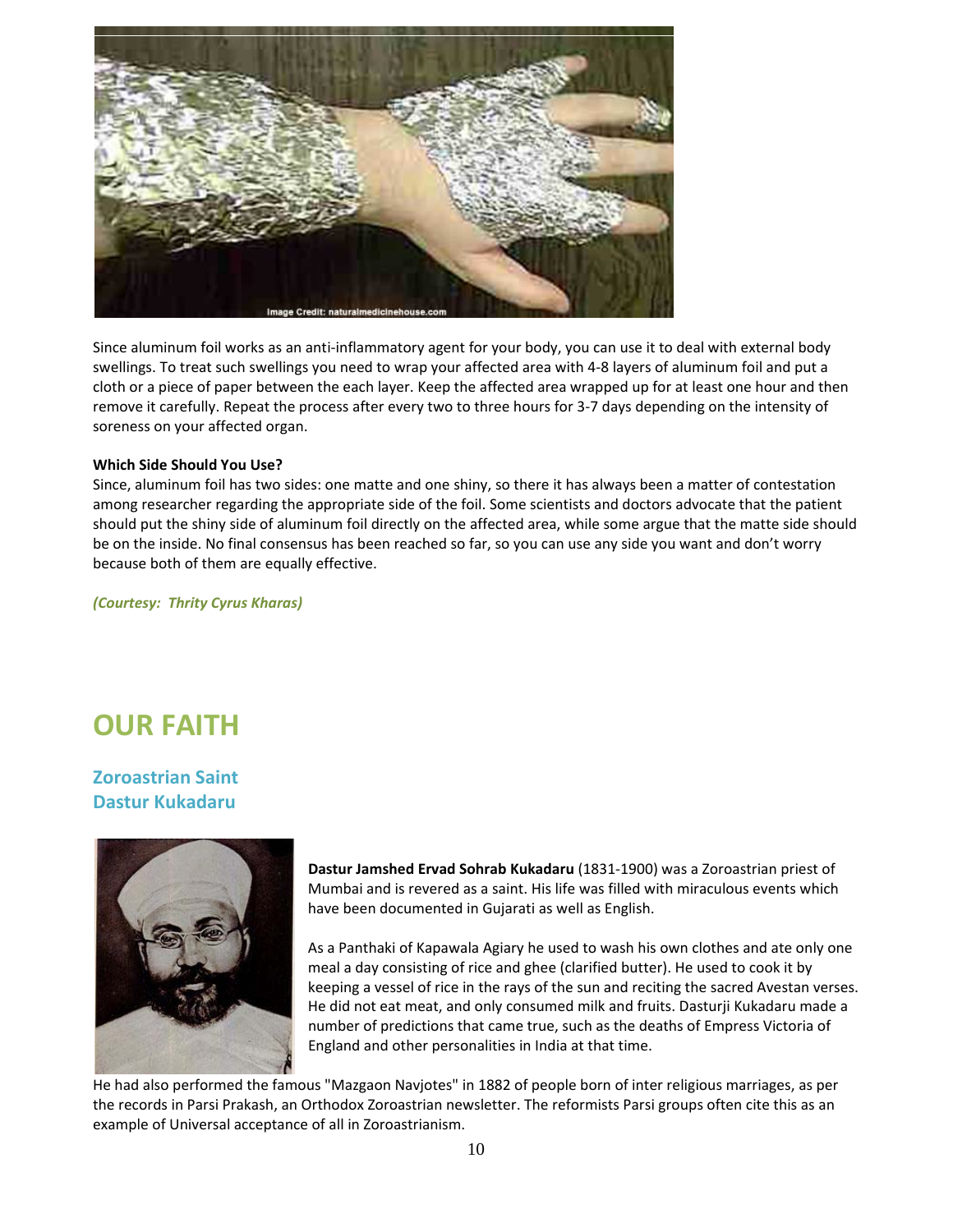It is said about his holiness and "Amal" (power) acquired from Paav Mahel ceremonies that when the Anjuman Atash Behram in Bombay was going to be newly established the managers began to experience paucity of funds. They could not collect the necessary amount and were disheartened. On coming to know of this Dasturji Kookadaru prayed in the fire temple the whole night, performed various religious ceremonies and through his power and expertise in Alchemy, he produced the requisite quantity of gold which on being given the next day to the managers could fetch the exact amount of shortfall necessary in the funds. Thus like former Dastoors such as Ardaviraf, Tansar, Adarbad Marespand, Nairyosang Dhaval and Meherji Rana, Dastoorji Kookadaru was an equally holy Dastoor possessing Amal (power of achievement).

Dasturji Kukadaru during his lifetime was not a Dastur (High Priest) but an Ervad, a medium‐level Zoroastrian priest. After he died, at his Uthamna ceremony, Dasturji JamaspAsa declared that his name should henceforth be recited as 'Dastur Jamshed Ervad Sohrab' as a mark of unprecedented respect.

Many years after Dasturji Kukadaru died, Ervad Nadarsha Navroji Aibara a well‐known priest of Cusrow Baug rekindled the faith in Dasturji Kukadaru among the Zoroastrian community. Ervad Aibara's spiritual Guru (mentor) was Dasturji Kukadaru who gave him a number of nirangs (short prayers) and instructed him to give these to any person who came to him for help in difficulties. Many people benefited from these prayers spreading the faith in Dasturji Kukadaru in the later part of the 20<sup>th</sup> Century.

*(Source: Wikipedia, the free encyclopedia)*

### **AND…**



**Editor: Sunnu F Golwalla**

**Despatch: Last Saturday of the month.**

**Previous Issues: www.banumandal.com/what's on**

**Change of email: inform on kzbm1912@gmail.com to ensure continuity of receipt of newsletter.**